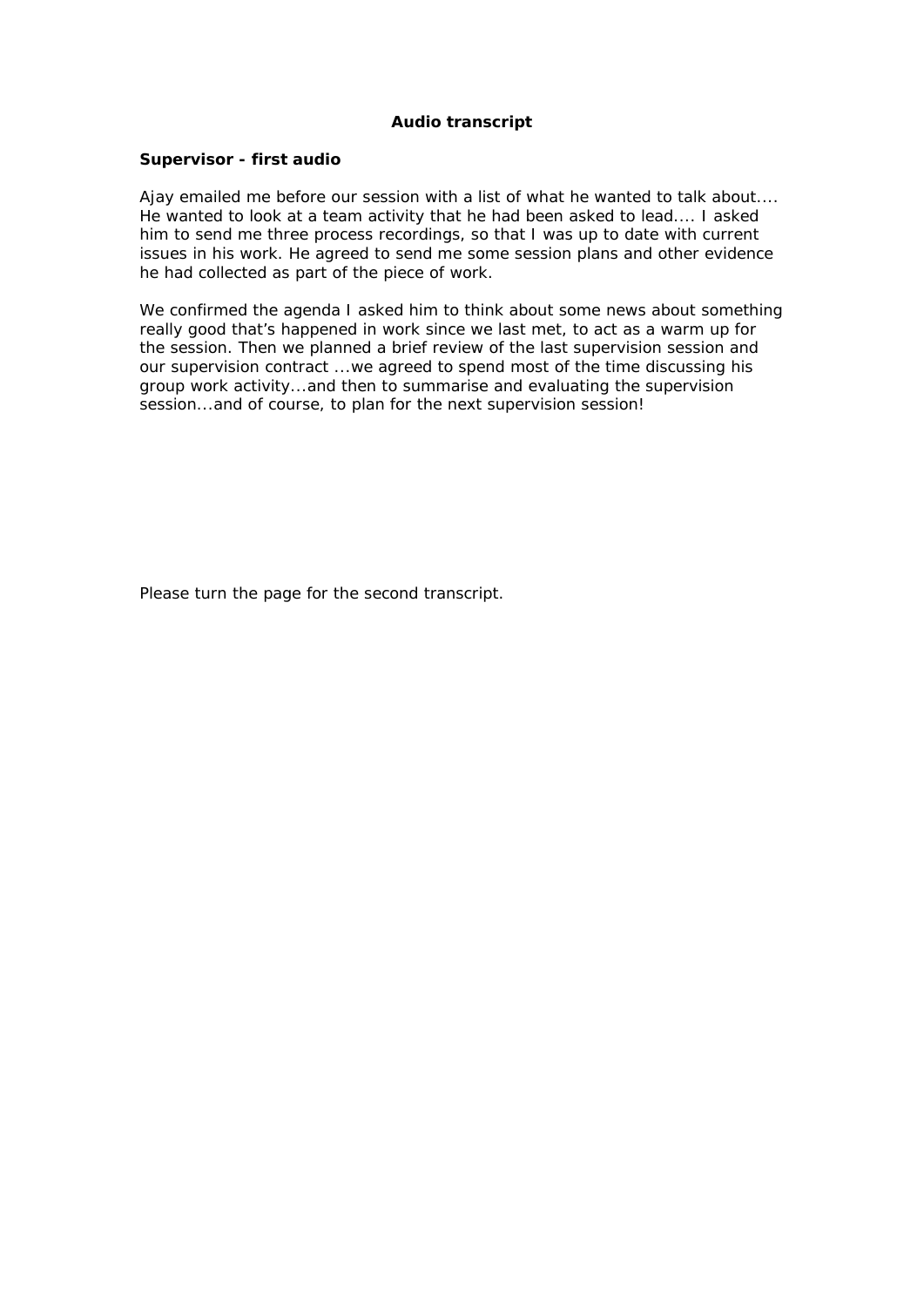## **Audio transcript**

## **Supervisor - second audio**

When we met, we spent ten minutes catching up... confirming the main elements of the supervision contract we set up at our first supervision session and using the notes from that session to recap on what we talked about.

We then moved on to the main focus of the supervision session – exploring a group-work task that Ajay had been working on as part of his course. He began by describing what he had to do.

We looked at Ajay's initial planning for the project, which he had done with his co-worker and his manager.... They had begun by identifying the need for this piece of work, and some of the issues that were involved in the project. They had established their aims and objectives for the pilot, and thought about some of the methods they might use and ways in which they could evaluate its effectiveness.

We discussed the roles and responsibilities that Ajay had taken on in the sessions that had followed, and what he had learnt from this. Ajay talked about his fears about getting involved in working with a group of people. He felt comfortable and confident working one-to-one, but had never led a structured group-work session before, and was worried about it seeming too formal. We had a useful discussion about informal learning and some differences between it and more formal education, which Ajay had been reading about as part of his study material.

He was also worried about some of the problems that might arise and how he might deal with them if he was put on the spot. He is less experienced than some of his colleagues in the group and he was a bit worried about whether he could persuade them to do what was needed.

This led to a discussion about some of the group work issues he might face in this project and ways in which he might handle them.

Ajay is really good at generating ideas and he had talked about how improvements could be made to the distribution network...this was a big issue for some of his colleagues in the group....and this led on to us talking quite a bit about the information requirements the team had as well as the theory of what a good information system should look like...

Ajay was really pleased about his colleagues' feedback at the end of the session. He felt that he had used his skills and experiences in a way that had helped them to resolve the problem. There has also been lots of discussion arising from this session, and he felt that he had made some good contributions and interventions, which left him feeling more confident.

We looked at the feedback from his co-worker who had observed the session, and discussed what he could learn from it.

I asked Ajay to identify a session where he felt he had been less effective, and what he could learn from this too. We discussed different ways that he could have handled it and how he could develop his knowledge and skills.

Throughout the supervision session, I was conscious of the importance of giving him specific feedback, as I know that this is something I find very useful in my own practice and learning.... I identified what I saw as areas of strength that Ajay had demonstrated in his practice, including his ability to pick up on the different